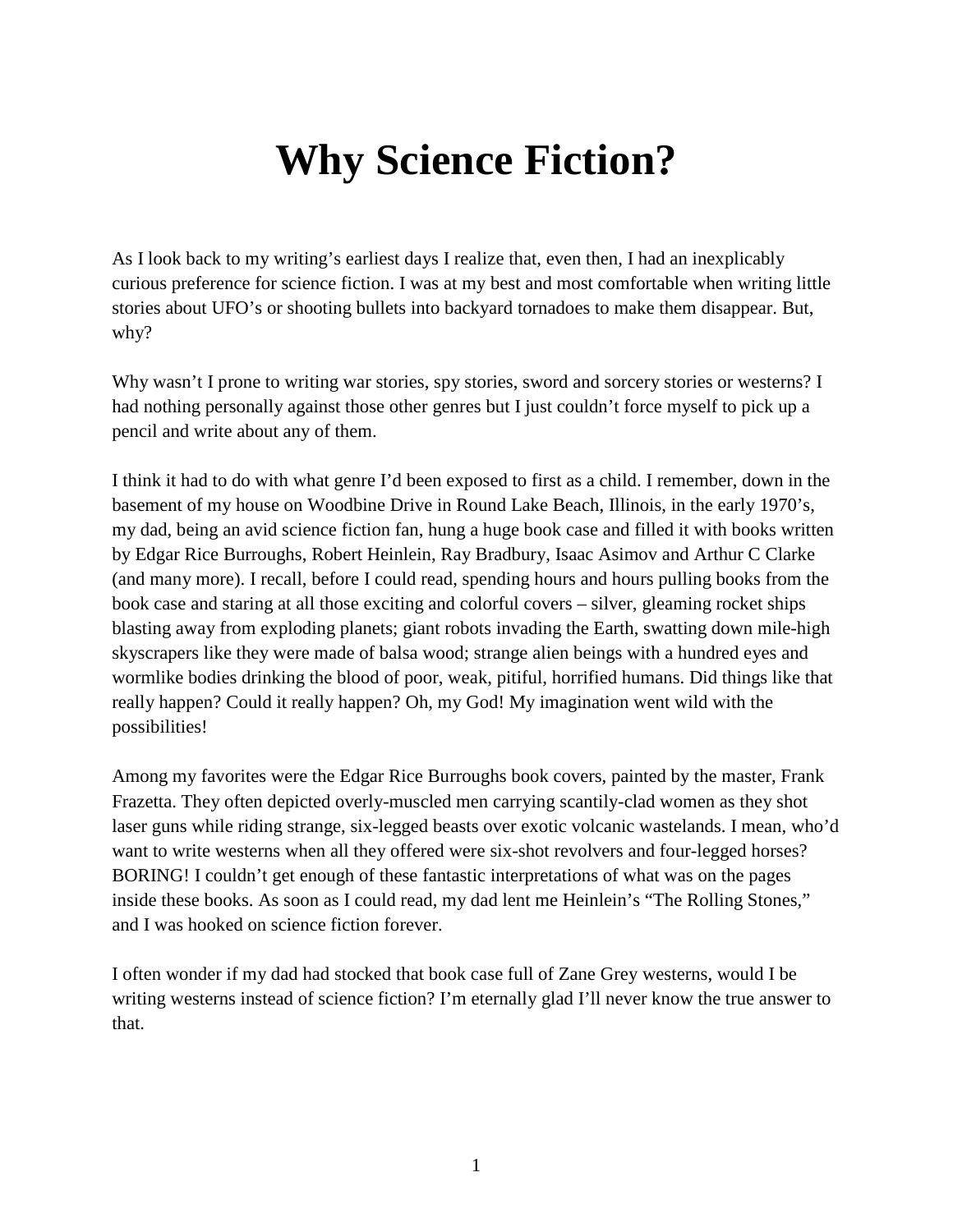All of this is fine and dandy, but why hasn't my interest in science fiction waned at all as I advance ever further towards the cobwebs of adulthood? Why haven't I grown up to write the next great American novel of fine literature?

The great Ray Bradbury spoke often and eloquently on the subject of science fiction. One of the quotes that I feel pertains to me most personally is this one: *"When you grow up in science fiction you grow up in everything! It's the greatest and only field worth growing up in. It's the total field."*

What I think he means is that science fiction is the only genre open to every other genre in literature. Science fiction can absorb the western, the war story, the spy story, the sword and sorcery story and yes, even the romance story and it will still remain a science fiction story. That's the thing I love most about science fiction, there are no barriers to it. It's free and open and welcoming and for that reason it will never stagnate, and that means I, as a writer, will never stagnate.

Bradbury also once wrote that *we are all living in the future*. He's absolutely right about that. Every second that ticks off the clock propels us into an uncertain future and science fiction is the only genre that offers solutions, through science, to the many problems we all face in that future.

So, have some fun. Consider yourself a time traveler in your own first person-narrated book of science fiction, even while you're at work, sitting down at the table eating dinner or sleeping in bed dreaming of flying to a better place.

In closing, since I don't think I can do it as well as Mr. Bradbury, below are a handful of quotes where he talks about science fiction, its meaning and importance to our present day culture...

*"Anything you dream is fiction, and anything you accomplish is science, the whole history of mankind is nothing but science fiction."*

*"Science fiction is the most important literature in the history of the world, because it's the history of ideas, the history of our civilization birthing itself. ...science fiction is central to everything we've ever done, and people who make fun of science fiction writers don't know what they're talking about."*

*"In science fiction, we dream. In order to colonize in space, to rebuild our cities, which are so far out of whack, to tackle any number of problems, we must imagine the future, including the new technologies that are required."*

*"Science fiction is any idea that occurs in the head and doesn't exist yet, but soon will, and will change everything for everybody, and nothing will ever be the same again. As soon as you have*